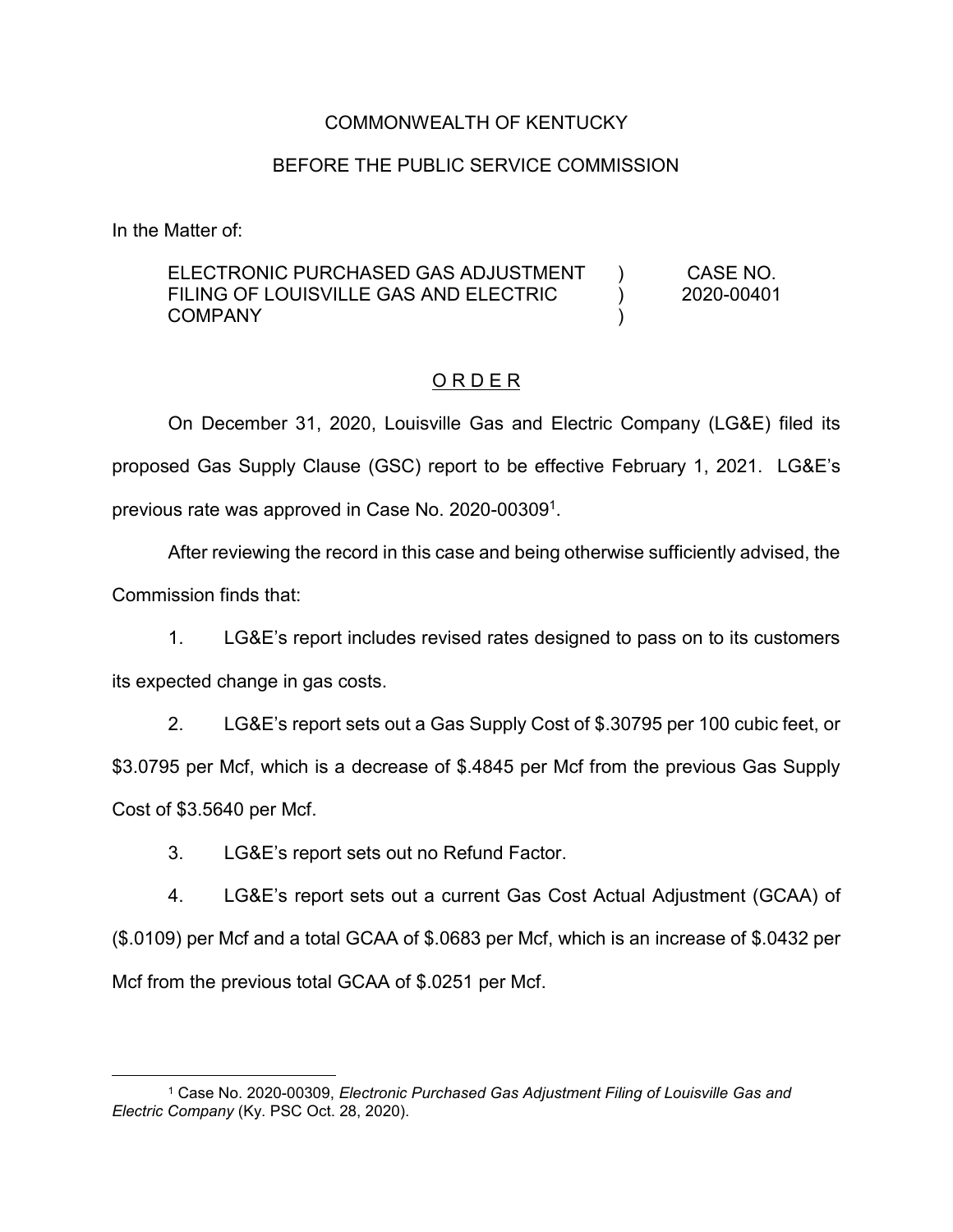5. LG&E's report sets out a Gas Cost Balance Adjustment (GCBA) of (\$.0051) per Mcf, which is an increase of \$.0029 per Mcf from the previous GCBA of (\$.0080) per Mcf.

6. LG&E's report sets out a Performance-Based Rate Recovery Component (PBRRC) of \$.0767 per Mcf, which is a decrease of \$.0097 per Mcf from the previous PBRRC of \$.0864 per Mcf.

7. LG&E's Gas Supply Cost Component (GSCC) is \$.32194 per 100 cubic feet, or \$3.2194 per Mcf, which is a decrease of \$.4481 per Mcf from the prior GSCC of \$3.6675 per Mcf.

8. Should LG&E purchase sustainable natural gas from a renewable source during the reporting period of any future GSC reports, then the supplier, cost, and amount must be documented in its cover letter to the Commission.

9. The rate as proposed by LG&E and set forth in the Appendix to this Order is fair, just and reasonable and should be approved for gas supplied by LG&E on and after February 1, 2021.

IT IS THEREFORE ORDERED that:

1. The rate proposed by LG&E and set forth in the Appendix to this Order is approved for gas supplied by LG&E on and after February 1, 2021.

2. Within 20 days of the date of entry of this Order, LG&E shall file with this Commission, using the Commission's electronic Tariff Filing System, revised tariff sheets setting out the rate approved herein and reflecting that it was approved pursuant to this Order.

3. This case is closed and removed from the Commission's docket.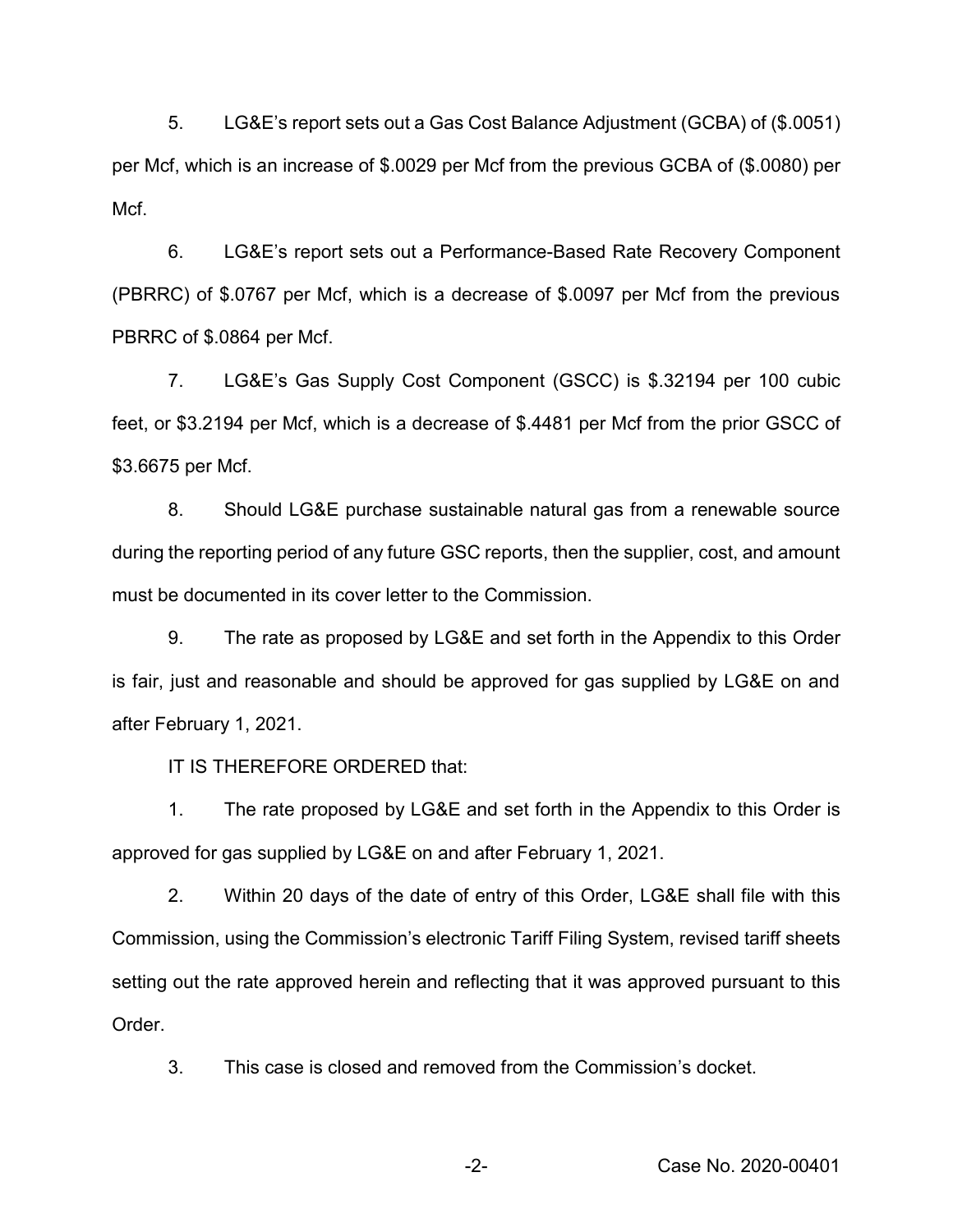By the Commission



ATTEST:

2 fridwell

Executive Director

Case No. 2020-00401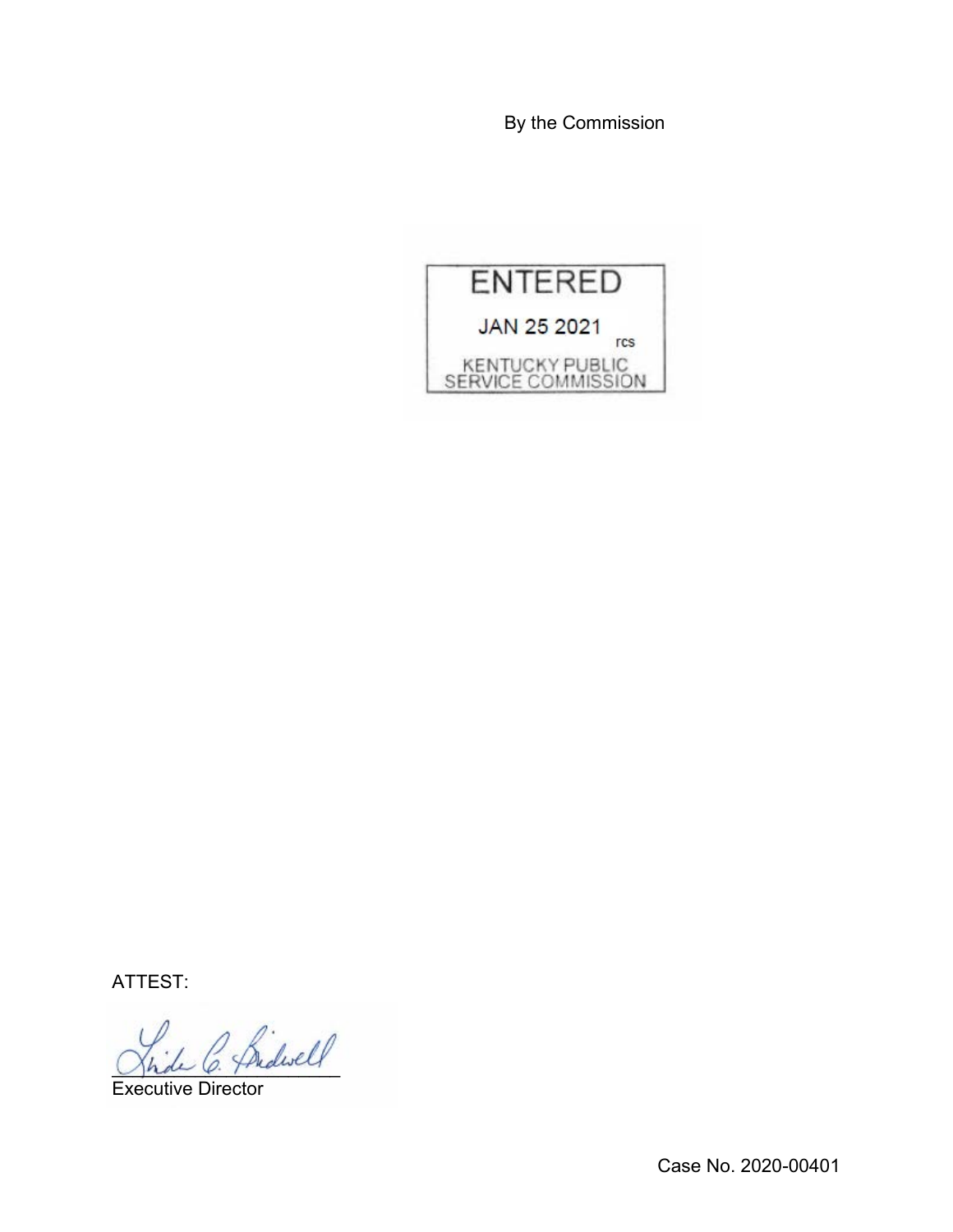# APPENDIX

# APPENDIX TO AN ORDER OF THE KENTUCKY PUBLIC SERVICE COMMISSION IN CASE NO. 2020-00401 DATED JAN 25 2021

The following rates and charges are prescribed for the customers served by Louisville Gas and Electric Company. All other rates and charges not specifically mentioned herein shall remain the same as those in effect under the authority of the Commission prior to the effective date of this Order.

#### Gas Supply Cost Component

The total Gas Supply Cost Component shall be \$.32194 per 100 cubic feet for gas supplied on and after February 1, 2021.